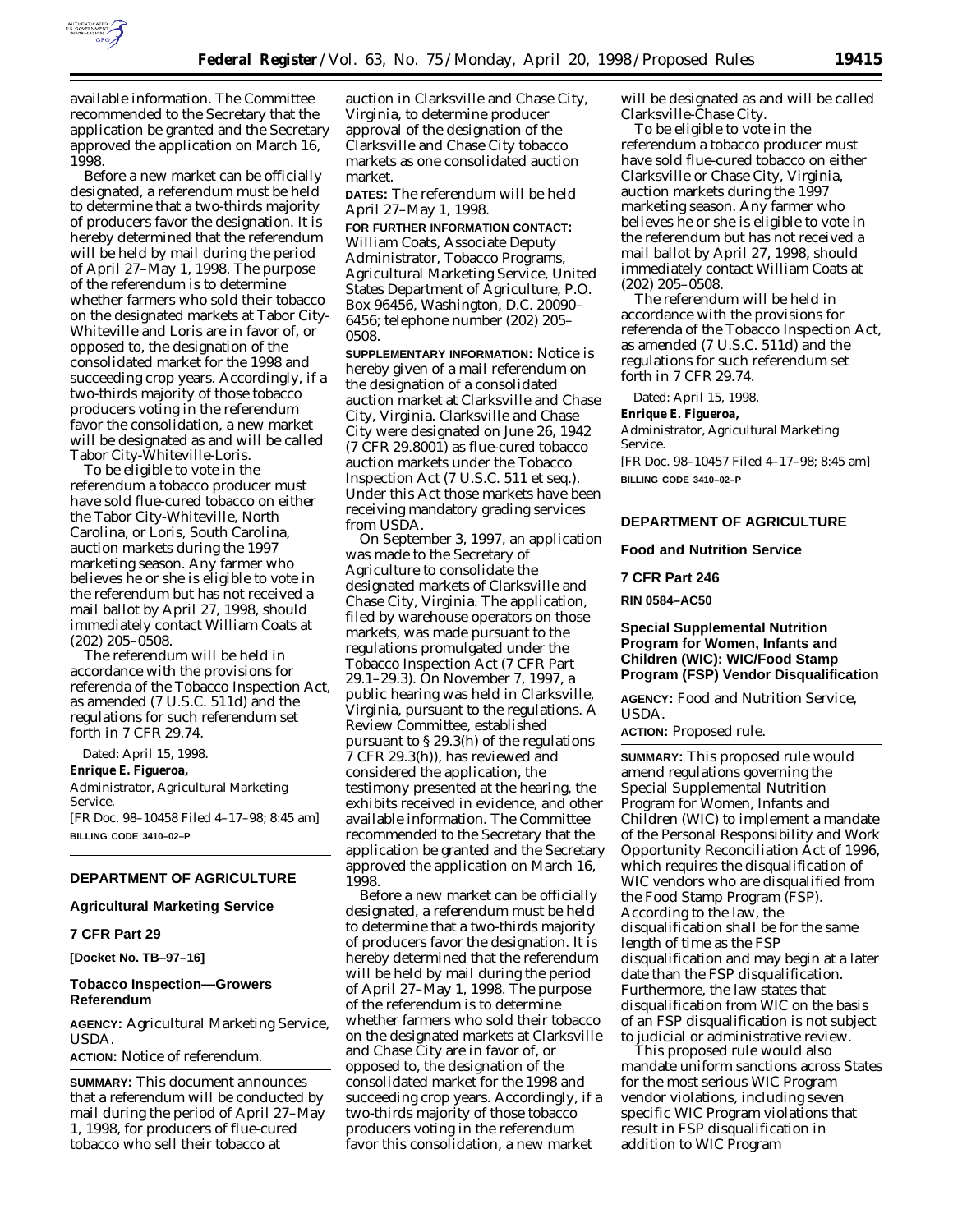disqualification. The implementation of these mandatory sanctions is intended to promote WIC and FSP coordination in the disqualification of retailers and vendors who violate program rules.

**DATES:** To be assured of consideration, written comments must be postmarked by July 20, 1998.

**ADDRESSES:** Comments should be sent to Barbara Hallman, Acting Director, Supplemental Food Program Division, FNS, USDA, 3101 Park Center Drive, Room 540, Alexandria, Virginia 22302. Comments on this rule should be labeled ''WIC/Food Stamp Vendor Disqualification.'' All written comments will be available for public inspection during regular business hours (8:30 a.m. to 5:00 p.m., Monday through Friday) at the above noted address.

**FOR FURTHER INFORMATION CONTACT:** Barbara Hallman, at (703) 305–2730. **SUPPLEMENTARY INFORMATION:**

# **Executive Order 12866**

This proposed rule has been determined to be not significant for purposes of Executive Order 12866 and therefore has not been reviewed by the Office of Management and Budget.

### **Regulatory Flexibility Act**

This proposed rule has been reviewed with regard to the requirements of the Regulatory Flexibility Act of 1980 (5 U.S.C. 601–612). Yvette Jackson, Administrator of the Food and Nutrition Service, has certified that this rule will not have a significant impact on a substantial number of small entities. This rule will only impact WIC vendors who have committed fraud and abuse against the WIC Program or who have been disqualified from the Food Stamp Program.

### **Paperwork Reduction Act**

This proposed rule imposes no new reporting or recordkeeping requirements that are subject to OMB review in accordance with the Paperwork Reduction Act of 1995.

### **Executive Order 12372**

The Special Supplemental Nutrition Program for Women, Infants and Children is listed in the Catalog of Federal Domestic Assistance Programs under 10.577. For reasons set forth in the final rule in 7 CFR Part 3015, Subpart V, and related notice (48 FR 29115) this program is included in the scope of Executive Order 12372 which requires intergovernmental consultation with State and local officials.

# **Executive Order 12988**

This proposed rule has been reviewed under Executive Order 12988, Civil

Justice Reform. This rule is intended to have preemptive effect with respect to any State or local laws, regulations or policies which conflict with its provisions or which would otherwise impede its full implementation. This rule is not intended to have retroactive effect unless so specified in the **EFFECTIVE DATE** paragraph of the final rule. Prior to any judicial challenge to the application of provisions of this rule, all applicable administrative procedures must be exhausted.

### **Public Law 104–4**

Title II of the Unfunded Mandates Reform Act of 1995 (UMRA), Pub. L. 104–4, establishes requirements for Federal agencies to assess the effects of their regulatory actions on State, local and tribal governments and the private sector. Under section 202 of the UMRA, the Food and Nutrition Service generally must prepare a written statement, including a cost-benefit analysis, for proposed and final rules with ''Federal mandates'' that may result in expenditures to State, local or tribal governments, in the aggregate, or the private sector, of \$100 million or more in any one year. When such a statement is needed for a rule, section 205 of the UMRA generally requires the Food and Nutrition Service to identify and consider a reasonable number of regulatory alternatives and adopt the least costly, more cost-effective or least burdensome alternative that achieves the objectives of the rule.

This rule contains no Federal mandates (under the regulatory provisions of Title II of the UMRA) for State, local and tribal governments or the private sector of \$100 million or more in any one year. Thus, this rule is not subject to the requirements of sections 202 and 205 of the UMRA.

### **Background**

Section 729(j) of Pub. L. 104–193, the Personal Responsibility and Work Opportunity Reconciliation Act of 1996 (PRWORA), amends section 17 of the Child Nutrition Act of 1996 (42 U.S.C. 1786) (CNA), by adding a new section(n) that requires the Secretary of Agriculture to issue regulations providing the criteria for the disqualification of WIC vendors who have been disqualified as retailers from the FSP. This provision also states that the WIC disqualification shall be for the same length of time as the FSP disqualification. It may begin at the same time or at a later date than the FSP disqualification, and shall not be subject to judicial or administrative review. This new provision is designed to strengthen WIC Program integrity by

promptly removing vendors from the WIC Program who have been disqualified from the FSP due to FSP violations.

In addition, a September 1995 Office of Inspector General (OIG) audit, number 27601–0004–Ch, on Disqualification of Vendors from Food and Nutrition Service (FNS) Programs recommended that FNS develop uniform regulatory sanction provisions to be applied to WIC vendors for each of seven specific WIC Program vendor violations. These WIC violations are deemed to be so serious that, under current FSP regulations, they result in the loss of FSP authorization in response to the WIC Program disqualification. This proposed rule would establish mandatory uniform sanctions against violating WIC vendors and would also remove the current three-year limit on WIC vendor disqualification, thus permitting permanent WIC vendor disqualification under specified circumstances. State agencies can sanction vendors for violations other than those listed in proposed  $\S 246.12(k)(1)$  as long as vendors are made aware of such violations and sanctions, and such sanctions do not result in disqualification from the WIC Program for more than six months.

### **Criteria for Disqualification of WIC Vendors Who Have Been Disqualified From the FSP**

Section 729(j) of the PRWORA amends section 17 of the CNA by adding a new section(n) that requires the Secretary of Agriculture to issue regulations providing the criteria for the disqualification of WIC vendors who have been disqualified from participating as retailers in the FSP. In response to that mandate, the Department has determined that **any** FSP violation that is serious enough to warrant disqualification from the FSP should also warrant disqualification from the WIC Program. The Department believes that retailers that are disqualified from the FSP should not be eligible to participate in either the WIC Program or the FSP. This proposed rule would require the disqualification of such vendors from WIC, with the only exception being for participant hardship. That is, WIC State agencies would not be required to disqualify a WIC vendor that has been disqualified from the FSP when such WIC disqualification would cause undue hardship for WIC participant access.

The Department recognizes that WIC vendors play a vital role in ensuring that WIC Program goals are achieved. While the vast majority of vendors follow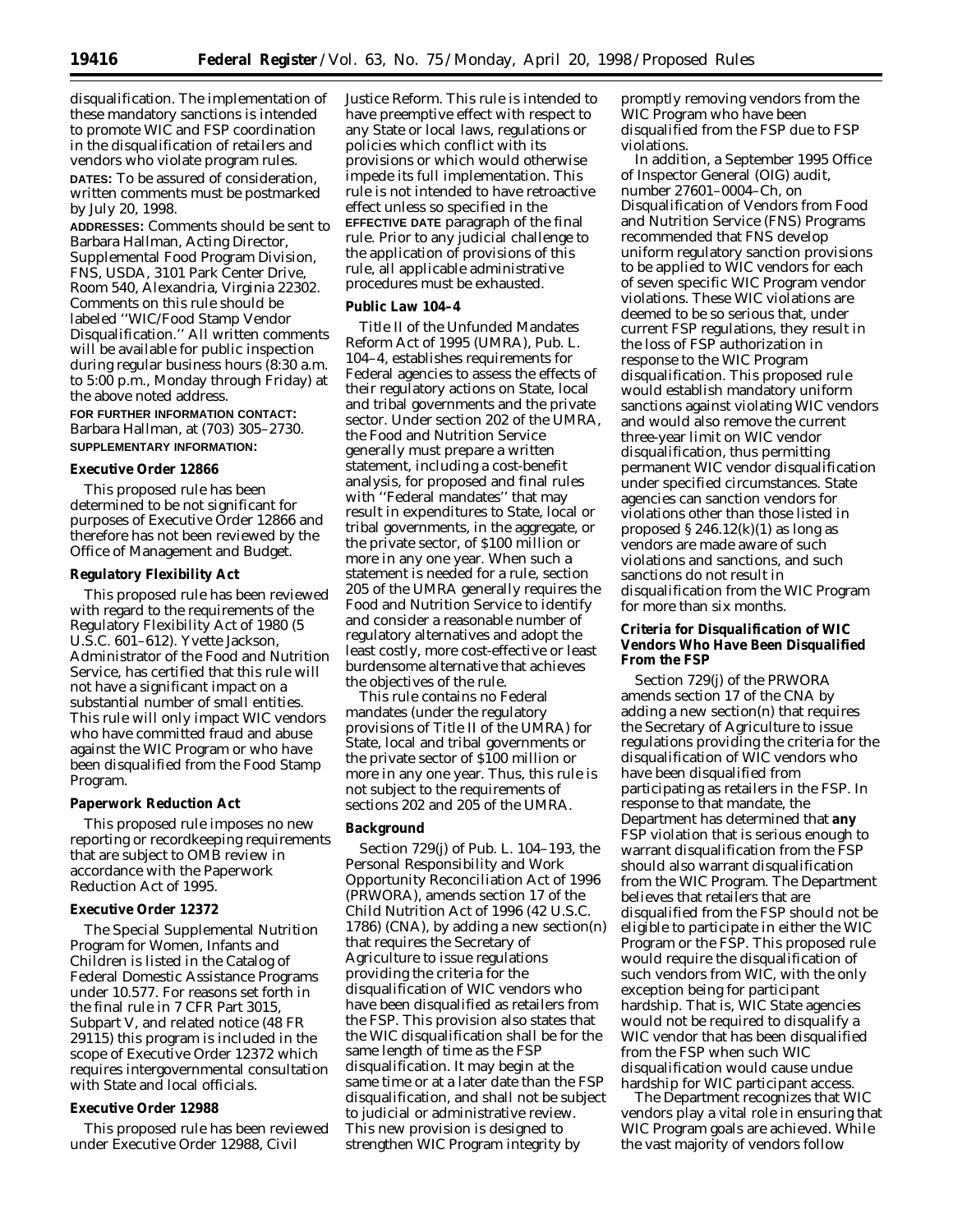program rules, abuse cannot and will not be tolerated. Current program rules  $(S\ S\ 246.12(k)$  (iii) and (iv)) allow but do not require a State agency to disqualify a WIC vendor who is currently disqualified from any FNS program or who has been assessed a civil money penalty (CMP) by the FSP in lieu of disqualification. To strengthen program integrity, WIC State agencies would be required under this proposed rule to disqualify a vendor from WIC who has been disqualified from the FSP, unless such disqualification would create undue hardship for WIC participant access, in which case WIC State agencies will assess a CMP. In cases where a retailer has been assessed a CMP in lieu of disqualification by the FSP, WIC State agencies will continue to have the option of disqualifying the vendor under § 246.12(k)(iv). However, since the disqualification is not based upon a reciprocal FSP disqualification, the vendor must be offered an opportunity to appeal the WIC disqualification.

### **Length of Disqualification**

Section 729(j) of the PRWORA also states that the WIC disqualification shall be for the same length of time as the FSP disqualification and may begin at the same time or at a later date than the FSP disqualification. Because FSP regulations provide for permanent disqualification, there will be instances in which a WIC vendor is disqualified for more than the current three-year maximum disqualification period reflected in  $\S 246.12(k)(1)(ii)$  of the WIC Program regulations. Therefore, this proposed rule would remove the threeyear limitation from the regulations. This permits reciprocal permanent disqualification, as required by the PRWORA.

### **Vendor Appeals**

This proposed rule would amend § 246.18(a) to modify the current requirement to provide a hearing procedure whereby a WIC vendor adversely affected by State or local agency actions may appeal such action. Section 729(j) of the PRWORA specifically states that WIC vendors who are disqualified as a result of their disqualification as retailers from the FSP are not entitled to administrative or judicial review proceedings in the WIC Program. As such, § 246.18(a) would be amended to reflect this change. This change should reduce WIC State agency expenses and administrative burdens and eliminate a duplicative administrative process. The WIC Program disqualification will not be imposed until after all FSP

administrative and judicial processes have been completed.

Section 729(j) of the PRWORA only eliminates the WIC appeal for vendors who are disqualified as a result of the FSP disqualification. The law does not eliminate appeal rights for vendors who are disqualified from WIC because they have been assessed a CMP in lieu of disqualification from the FSP. Therefore, WIC State agencies that utilize the option at § 246.12(k)(iv) which allows the State agency to disqualify a vendor who has been assessed a CMP in lieu of FSP disqualification must continue to offer such vendors an opportunity to appeal the WIC disqualification.

### **Vendor Agreements**

To ensure that all WIC vendors are aware that disqualification from the FSP will result in disqualification from the WIC Program or, under certain circumstances, assessment of a CMP in lieu of disqualification, § 246.12(f) has been amended to require a statement to this effect in the vendor agreement.

### **Mandatory WIC Program Vendor Sanctions**

In September 1995, the OIG released audit report number 27601–0004–Ch, Disqualification of Vendors from FNS Programs. The purpose of the audit was to evaluate FNS' controls to ensure that retailers/vendors who committed serious violations in one FNS program are considered for disqualification from participation in all FNS programs for which they were authorized.

The audit disclosed widely inconsistent sanction policies among the States for WIC vendors who commit similar or identical WIC Program violations. A previous nationwide OIG audit of WIC Program vendor operations, audit report 27661–2–Ch issued June 1988, also disclosed inconsistent sanction policies across States. For example, a vendor who overcharged a WIC State agency for WIC foods could receive a sanction that varied from additional mandatory training, to a voluntary withdrawal, to a warning letter, or a one to three year disqualification, depending upon the particular State. To ensure that appropriate and consistent sanctions are taken against vendors abusing the WIC Program, the audit recommended that FNS revise WIC Program regulations to mandate specific uniform sanctions for each of seven categories of WIC Program violations that, under current regulations, result in the loss of FSP authorization in addition to WIC disqualification. This would promote consistency of sanction treatment for

violative WIC vendors. This proposed rule would implement the OIG's recommendation.

In 1987, the FSP issued codified regulations at 7 CFR § 278.1(o) that required FNS Field Offices to withdraw the FSP authorization of any firm that is disqualified from the WIC Program based in whole or in part on any act that constitutes a violation of that program's regulations, and which is shown to constitute a misdemeanor or felony violation of law, or for any of the following specific program violations:

(1) Claiming reimbursement for the sale of an amount of a specific food item which exceeds the store's documented inventory of that food item for a specific period of time;

(2) Exchanging WIC food instruments for cash or credit;

(3) Receiving, transacting and/or redeeming WIC food instruments outside of authorized channels;

(4) Accepting WIC food instruments from unauthorized persons;

(5) Exchanging non-food items for a WIC food instrument;

(6) Charging WIC customers more for food than non-WIC customers or charging WIC customers more than current shelf price; or

(7) Charging for food items not received by the WIC customer or for food provided in excess of those listed on the food instrument.

The Department proposes two modifications to the above-noted seven violations. First, the Department proposes to add trafficking to this list of violations. Trafficking is generally recognized as the most flagrant and egregious example of program fraud and abuse. As such, under this proposed rule, vendors found to be committing trafficking would be subject to permanent disqualification from the WIC Program upon their first offense, as in the FSP. The Department proposes to adopt the FSP's definition of trafficking, with some minor revisions to accommodate WIC terminology. Trafficking, in this proposal, is defined as the buying or selling of WIC food instruments for cash or consideration other than eligible food; or the exchange of firearms, ammunition, explosives, or controlled substances (i.e, drugs) as the term is defined in section 802 of title 21, United States Code, for food instruments. Consideration other than eligible food would include items such as furniture, appliances or other property, etc.

Second, the Department proposes to add the sale of alcohol, or alcoholic beverages or tobacco products in exchange for WIC food instruments to the list of violations that would result in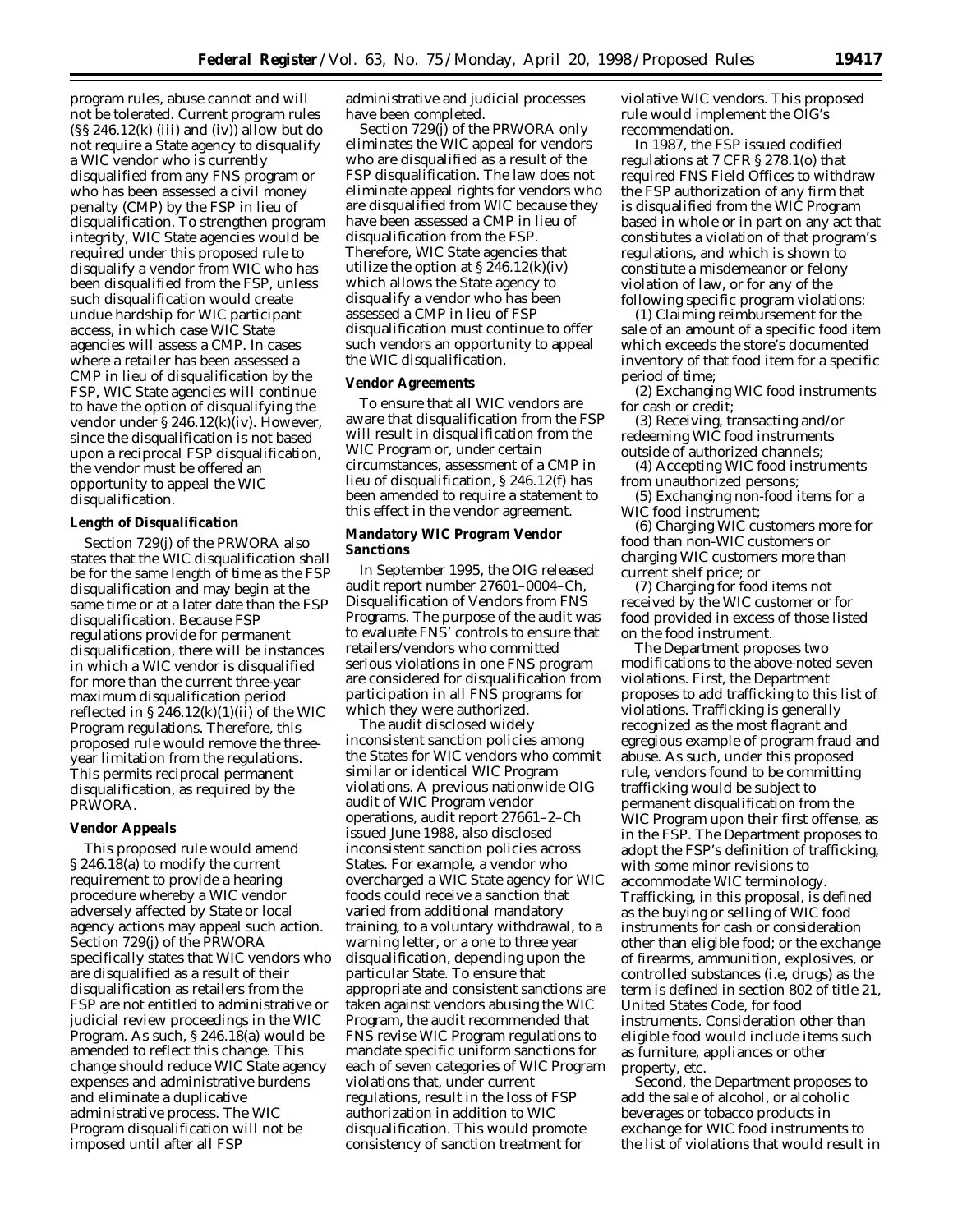a mandatory sanction in recognition of their obvious inappropriate nature with respect to WIC food instrument exchanges. ''Alcoholic Beverage'' is defined by 27 U.S.C. § 214 as ''any beverage in liquid form which contains not less than one-half of one percent of alcohol by volume and is intended for human consumption.'' In recognition of the addition of this new violation, number (5) above would be modified to read ''exchanging non-food items, other than alcohol or alcoholic beverages or tobacco products, for WIC food instruments.'' The proposed penalty for the first disqualification for this

violation is three years, consistent with the FSP sanction for this type of violation.

Third, the Department has removed the word ''cash'' from number (2) above, exchanging WIC Food Instruments for cash and credit, because exchanging food instruments for cash is included in the trafficking violation as explained earlier in this preamble.

The Department is proposing mandatory WIC Program disqualifications for the nine violations. The proposed WIC disqualifications set forth herein are similar to disqualifications imposed by the FSP for similar violations. This will conform

WIC sanctions among the States, and establish WIC disqualifications that are similar to FSP disqualifications. The following chart illustrates the mandatory WIC disqualifications that would be imposed for the noted violation. Although the Department only proposes to address nine violations in this regulation, of course there are other violations that may occur. We have left to State agency discretion the authority to establish disqualifications for additional violations they deem appropriate. However, such State agency established disqualifications cannot exceed six months.

| <b>WIC</b> violation                                                                                                                                                    | <b>WIC</b> sanction                                  |
|-------------------------------------------------------------------------------------------------------------------------------------------------------------------------|------------------------------------------------------|
|                                                                                                                                                                         | Permanent Disqualification (DQ).                     |
| Sale of alcohol or alcoholic beverages or tobacco products in exchange for WIC food instruments                                                                         | 1st-3 year DQ; 2nd-6 year DQ; 3rd-Per-<br>manent DQ. |
|                                                                                                                                                                         | Same as above.                                       |
| Claiming reimbursement for the sale of an amount of a specific food item which exceeds the<br>store's documented inventory for food item for a specific period of time. | Same as above.                                       |
| Receiving, transacting and/or redeeming WIC food instruments outside authorized channels                                                                                | Same as above.                                       |
| Charging WIC customers more for food than non-WIC customers or charging WIC customers<br>more than current shelf price.                                                 | Same as above.                                       |
| Charging for food items not received by the WIC customer or for food provided in excess of those<br>listed on the food instrument.                                      | Same as above.                                       |
| Exchanging non-food items, except alcohol or alcoholic beverages or tobacco, for WIC food in-<br>struments.                                                             | 1st-1 year DQ; 2nd-2 year DQ; 3rd-Per-<br>manent DQ. |
|                                                                                                                                                                         | Same as above.                                       |

To ensure that WIC vendors are aware that disqualification from the WIC Program will also result in the loss of FSP authorization, proposed amendments to § 246.18(b) would require that the State agency provide formal written notice of possible disqualification by FSP in the formal notice of WIC disqualification. Such written notice shall be made to such vendors prior to the time available for the WIC vendor to request appeal of the WIC action.

# **Voluntary Withdrawal and/or Nonrenewal of Contract/Agreements in Lieu of Disqualification**

The September 1995 OIG audit revealed that some WIC State agencies allowed vendors to voluntarily withdraw from the WIC Program or pay a CMP in lieu of disqualification. The Department does not support such a practice. It provides a means for a vendor to circumvent reciprocal disqualification from the FSP. The two programs must cooperate in every reasonable manner to facilitate the detection and removal of abusive vendors and retailers. The result of such cooperation is more effective and efficient vendor/retailer management in both programs. Therefore, under proposed § 246.12(k)(2), State agencies

would not be able to accept voluntary withdrawal of the vendor from the program or an offer by the vendor to pay a CMP in lieu of disqualification where a disqualification is required under this proposed rule.

In addition, some State agencies fail to disqualify a noncompliant WIC vendor from the program, opting instead to not renew the vendor's contract or agreement at the next available renewal period. State agencies take this action because it is believed to be less costly and burdensome than disqualifying the vendor and going through the appeals process. However, unless the vendor is actually disqualified from the WIC Program, the mandatory reciprocal FSP disqualification cannot be imposed. In addition, without disqualification, the opportunity for abuse continues until expiration of the agreement. Therefore, the Department proposes at § 246.12(k)(2) to prohibit the practice of nonrenewal of the contract/agreement as an alternative to or in lieu of disqualification.

# **Timely Referral of WIC Disqualified Vendors**

In order to effectively remove disqualified WIC vendors from participating as retailers in the FSP, WIC State agencies must provide the

FNS field offices with timely information on disqualified WIC vendors. The September 1995 OIG report found that timely referrals were not occurring. The delays in notifying FNS field offices ranged from 9 to 349 days with the majority of cases over 100 days. These untimely referrals have delayed or prevented noncompliant WIC vendors who have been disqualified from WIC from being promptly disqualified from the FSP. Therefore, to assure that action to remove abusive retailers is taken in a timely manner, the Department is proposing at  $\S 246.12(k)(3)$  that State agencies provide the FNS field office with written notification, including fax or e-mail, on vendors it has disqualified from WIC for any one of the nine violations noted above that result in a mandatory disqualification period. This information shall be provided within 15 days after the opportunity to file for a WIC administrative appeal has expired or all WIC administrative and judicial appeals have been exhausted.

### **Participant Access**

Impact on participant access has always been a primary consideration when determining whether to disqualify an abusive vendor from the WIC Program. When disqualifying a vendor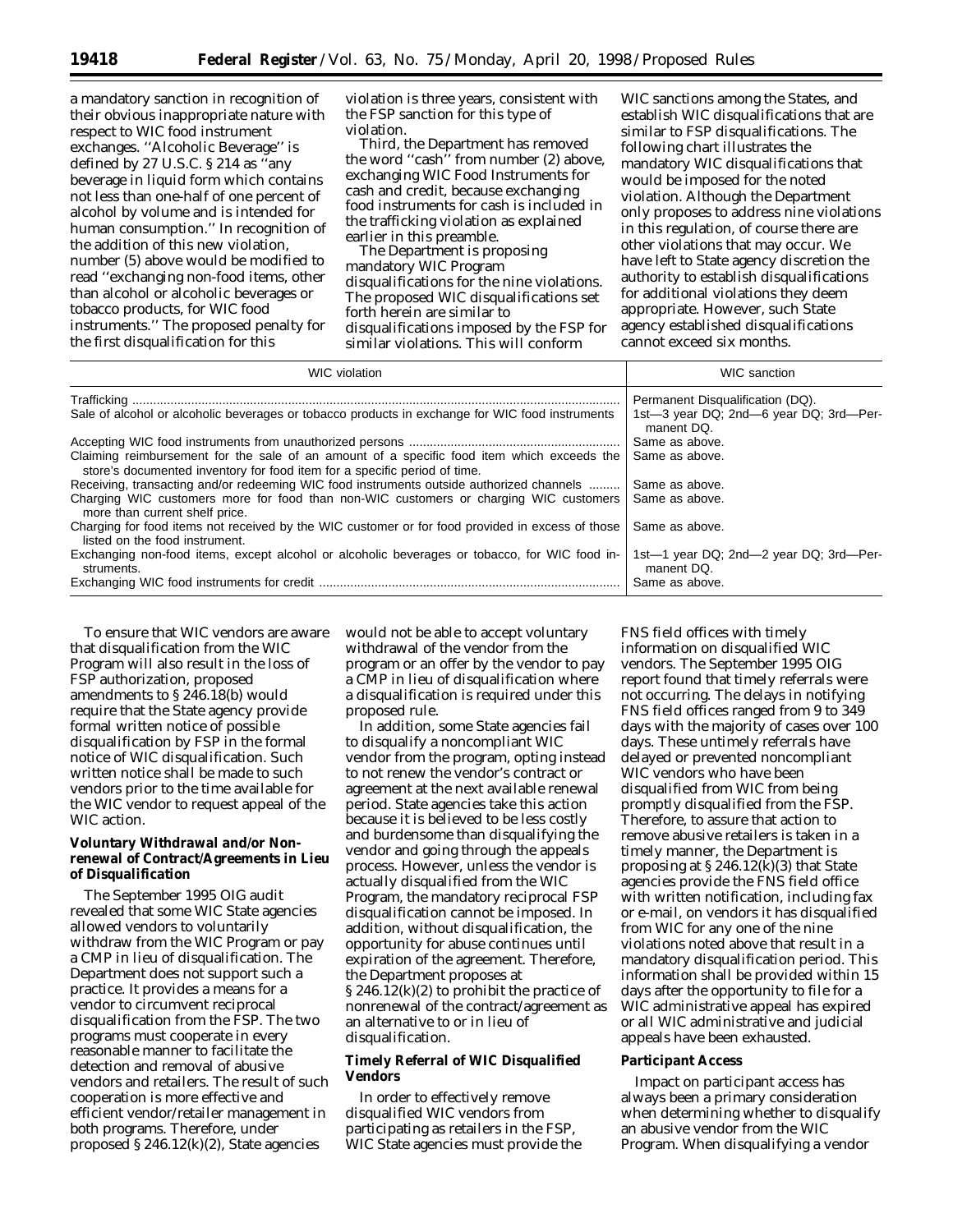from WIC, either because of WIC Program abuse, or based on an FSP disqualification, the State agency will continue to be required to document its determination that participants will have access to WIC supplemental foods notwithstanding the disqualification of the vendor in question.

In assessing participant access, the State agency would need to consider factors such as availability of other authorized vendors in the same area and geographic barriers to such vendors. The Department would like to point out that a FSP CMP, granted in lieu of disqualification due to a participant access concern, does not obligate the WIC State agency to concur with the FSP hardship determination. Nor does it require reciprocal disqualification from the WIC Program. Recognizing that FSP and WIC serve different populations, it is possible that there may be instances where a disqualification in one program would not negatively affect participant access for recipients in the other Program.

For example, a retailer found to be abusing the FSP may have a large FSP population that is predominantly elderly. This establishment may also serve a small population of younger more mobile WIC participants. The FSP may determine that it would jeopardize FSP participant access if the retailer were disqualified and instead issues a CMP in lieu of disqualification. The WIC State agency may determine that WIC participant access would not be unduly harmed and therefore choose to disqualify the abusive WIC vendor under § 246.12(k)(iv). Of course, full appeal rights would be available to the WIC vendor under these circumstances.

In the rare instance where the State agency determines that disqualification of a WIC vendor would jeopardize access for participants, the State agency shall assess a CMP against the vendor in lieu of disqualification. The WIC State agency should actively monitor the vendor to ensure that the vendor complies with program rules as a condition to remain an authorized vendor.

The State agency must include in the file of each WIC vendor who is disqualified from the Program or receives a CMP in lieu of disqualification, a written record of its participant access determination and any supporting justification. The State agency, with its knowledge of the locations of authorized WIC vendors and the geographical distribution of WIC participants, is uniquely qualified to determine whether any given vendor is needed to ensure participant access to WIC foods, and whether a

disqualification will not adversely affect **Definition of Food Instrument** participant access to authorized foods. The WIC State agency determination regarding participant access is, therefore, not subject to appeal by the vendor.

### **Formula for Calculating Civil Money Penalties**

To ensure that WIC State agencies are using a consistent method in determining the amount of a CMP issued in lieu of disqualification, the Department proposes to establish a formula for calculating the CMP. The proposed formula is currently used by several WIC State agencies and is identical to the CMP formula used by the FSP. The proposed formula is as follows: (1) Determine the vendor's average monthly WIC redemptions for the 12-month period ending with the month immediately preceding the month during which the store was charged with violations; (2) Multiply the average monthly redemptions figure by 10 percent (.10); (3) Multiply the product from Step 2 by the number of months for which the store would have been disqualified. This is the amount of the CMP. The amount of the CMP may not exceed \$10,000 for each violation. Following is an example using this methodology:

### *Monthly WIC Redemptions*

| Jan.—S10.000                       |             |
|------------------------------------|-------------|
| Feb.—\$8.500                       |             |
| Mar.—\$12.300                      |             |
| Apr.—\$9,000                       |             |
| May.—\$7,000                       |             |
| June—\$5,000                       |             |
| July—\$6,000                       |             |
| Aug.—\$4,000                       |             |
| Sept.—\$5,500                      |             |
| Oct.—\$7,000                       |             |
| Nov.—\$7,000                       |             |
| Dec.—\$5.000                       |             |
| <b>Average Monthly Redemptions</b> | \$7,192.00  |
| Multiply by 10 Percent             | $\times.10$ |
|                                    | \$719.00    |
| Proposed disqualification          |             |

| roposea aisqualification    |            |
|-----------------------------|------------|
| period=1 year or 12 months: | $\times12$ |
|                             |            |

# Civil Money Penalty .................. \$8,630.00

# **Disposition of Civil Money Penalties**

Money collected from imposition of civil money penalties or vendor fines shall be treated as program income. Authority granted the Department in 7 CFR 3016.25 permits the characterization of such fines as program income. As program income, their use will be governed by § 246.15 of the WIC regulations. This change will be reflected in § 246.15(b).

In recognition of emerging technology in the retail food delivery area relative to electronic benefits transfer (EBT), the Department proposes to revise the definition of ''food instrument'' to include an EBT transfer card. ''Food instrument'' is now proposed to be defined as a voucher, check, electronic benefits transfer card (EBT), coupon or other document which is used by a participant to obtain supplemental foods.

### **List of Subjects in 7 CFR Part 246**

Food assistance programs, Food donations, Grant programs—social programs, Indians, Infants and children, Maternal and child health, Nutrition, Nutrition education, Public assistance programs, WIC, Women.

For reasons set forth in the preamble, 7 CFR part 246 is proposed to be amended as follows:

### **PART 246—SPECIAL SUPPLEMENTAL NUTRITION PROGRAM FOR WOMEN, INFANTS AND CHILDREN**

1. The authority citation for part 246 continues to read as follows:

**Authority:** 42 U.S.C. 1786.

2. In § 246.2, the definition of ''Food instrument'' is revised to read as follows:

### **§ 246.2 Definitions**

\* \* \* \* \* *Food instrument* means a voucher, check, electronic benefits transfer card (EBT), coupon or other document which is used by a participant to obtain supplemental foods.

\* \* \* \* \*

3. In § 246.12:

a. paragraphs  $(f)(2)(xix)$  and  $(f)(2)(xx)$ are redesignated as paragraphs  $(f)(2)(xx)$ and  $(f)(2)(xx)$ , respectively;

b. new paragraph  $(f)(2)(xix)$  is added;

c. paragraph (f)(3) is revised;

d. paragraph (k)(1) introductory text is revised;

e. paragraph  $(k)(1)(iii)$  is removed, paragraphs  $(k)(1)(i),(k)(1)(ii),(k)(1)(iv)$ and  $(k)(1)(v)$  are redesignated as  $(k)(1)(v)$ ,  $(k)(1)(vi)$ ,  $(k)(1)(vii)$  and  $(k)(1)(viii)$ , respectively, and revised, and new paragraphs  $(k)(1)(i)$  through  $(k)(1)(iv)$  and  $(k)(1)(ix)$  are added;

f. paragraphs  $(k)(2)$  and  $(k)(3)$  are redesignated as  $(k)(4)$  and  $(k)(5)$ , respectively; and new paragraphs (k)(2) and (k)(3) are added.

The revisions and additions read as follows:

### **§ 246.12 Food delivery systems.**

\* \* \* \* \*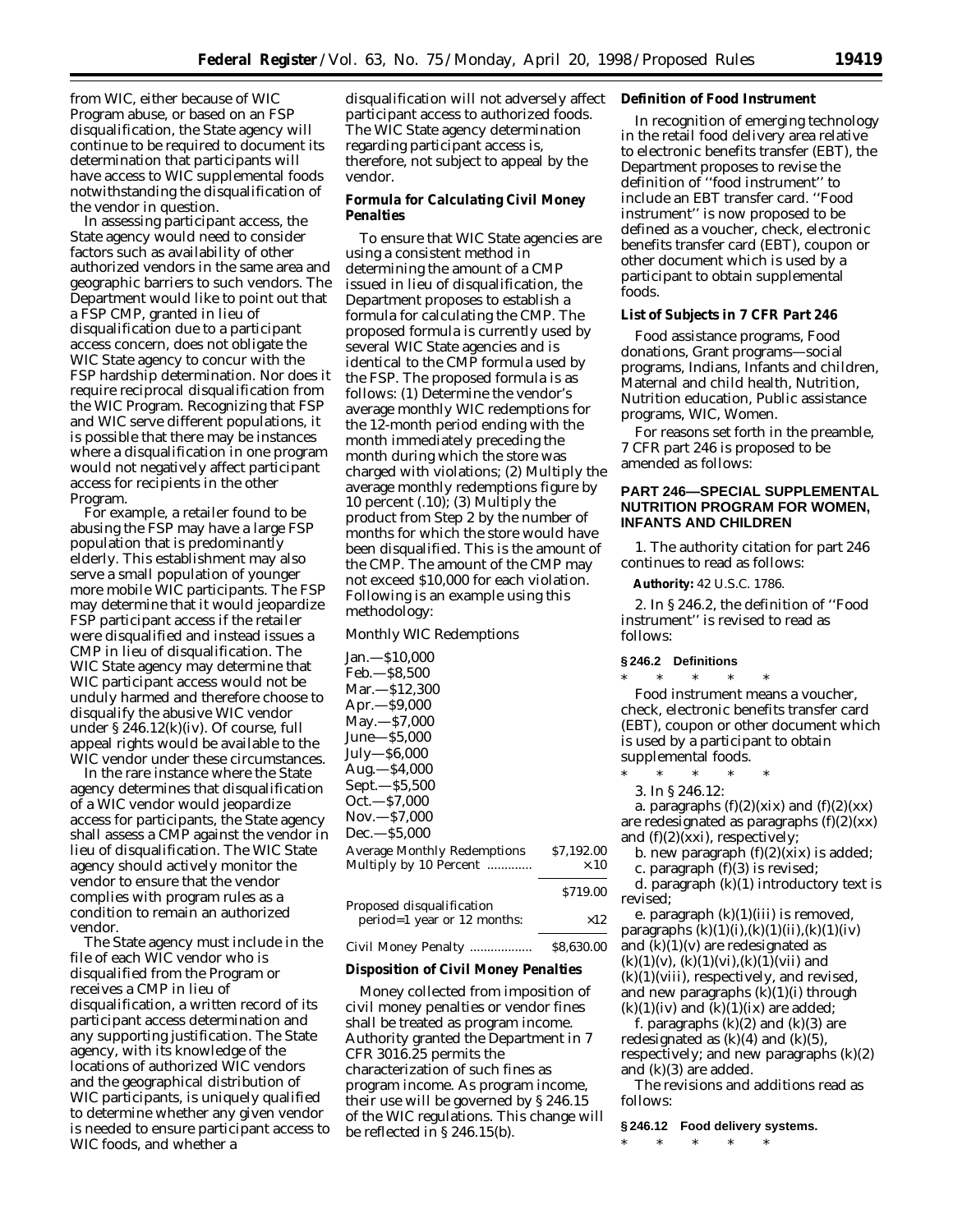(f) \* \* \*

 $(2) * * * *$ 

(xix) The State agency shall disqualify a vendor who has been disqualified from the Food Stamp Program. However, if the State agency determines that such disqualification will create hardship for participant access to authorized foods, the State agency shall issue a civil money penalty in lieu of WIC disqualification.

\* \* \* \* \*

(3) Other provisions shall be added to the contracts or agreements to implement the State agency option in paragraph  $(r)(5)(iv)$  of this section.

\* \* \* \* \*

(k) \* \* \* (1) The following sanctions shall be used by each State agency. The State agency shall provide adequate procedures for vendors to appeal a disqualification from participation under the Program as specified in § 246.18. The State agency sanctions shall include:

(i) Permanent disqualification for:

(A) Buying or selling of WIC food instruments for cash or consideration other than eligible food (trafficking); or the exchange of firearms, ammunition, explosives, or controlled substances as defined in 21 U.S.C. 802, for food instruments; or

(B) When a vendor has twice before been sanctioned for any violation listed in paragraphs  $(k)(1)(ii)$  and  $(k)(1)(iii)$  of this section.

(ii) Disqualification for three years if it is the vendor's first sanction for:

(A) The sale of alcohol or alcoholic beverages or tobacco products in exchange for WIC food instruments; or

(B) Claiming reimbursement for the sale of an amount of a specific food item which exceeds the store's documented inventory of that food item for a specific period of time; or

(C) Charging WIC customers more for food than non WIC customers or charging WIC customers more than the current shelf or contract price; or

(D) Accepting WIC food instruments from unauthorized persons; or

(E) Receiving, transacting and/or redeeming WIC food instruments outside of authorized channels; or

(F) Charging for food items not received by the WIC customer or for food provided in excess of those listed on the food instrument.

(iii) Disqualification for one year if it is the vendor's first sanction for:

(A) Exchanging WIC food instruments for credit; or

(B) Exchanging non-food items, other than alcohol or alcoholic beverages or tobacco, for WIC food instruments.

(iv) The sanctions for violations in paragraphs  $(k)(1)(ii)$  and  $(k)(1)(iii)$  of this section shall be doubled if the vendor has once before been assigned a sanction. In addition, the State agency does not have to provide the vendor with prior notice that violations were occurring and the possible consequences of the violations prior to implementing any of the mandatory sanctions in this paragraph.

(v) Food vendors may be subject to sanctions in addition to, or in lieu of, disqualification, such as claims for improper or overcharged food instruments and the penalties outlined in § 246.23, in the case of deliberate fraud.

(vi) The State agency may impose sanctions for violations that are not specified in paragraphs  $(k)(1)(i)$  through  $(k)(1)(iii)$  of this section as long as the vendor is made aware of such violations and sanctions. The period of disqualification from Program participation for such State-established violations shall not be more than six months as determined by the State agency.

(vii) The State agency shall disqualify a vendor who has been disqualified from the Food Stamp Program. The disqualification shall be for the same length of time as the FSP disqualification; may begin at a later date than the FSP disqualification; shall not be subject to administrative or judicial review under the WIC Program. If the State agency determines that such disqualification will create hardship for participant access to authorized foods, the State agency shall issue a civil money penalty in lieu of WIC disqualification. The State agency may disqualify a vendor who has been assessed a civil money penalty in the Food Stamp Program, as provided under 7 CFR 278.6, only if the State agency:

(A) Documents that any such disqualification will not create undue hardship for participants; and

(B) Includes notification that it will take such disqualification action in its vendor agreement, in accordance with paragraph (f)(3) of this section.

(viii) Prior to disqualifying a food vendor, the State agency shall consider whether the disqualification would create undue hardship for participants. The State agency shall include documentation of its participant access determination and any supporting documentation in the file of each vendor who is disqualified or receives a civil money penalty in lieu of disqualification.

(ix) The State agency shall use the following formula to calculate a civil

money penalty issued in lieu of disqualification:

(A) Determine the vendor's average monthly WIC redemptions for the 12 month period ending with the month immediately preceding the month during which the store was charged with violations;

(B) Multiply the average monthly redemptions figure by 10 percent (.10);

(C) Multiply the product from Step 2 by the number of months for which the store would have been disqualified. This is the amount of the civil money penalty. The amount of the civil money penalty may not exceed \$10,000 for each violation.

(2) The State agency shall not accept voluntary withdrawal of the vendor from the Program as an alternative to disqualification, but shall enter the disqualification on the record. In addition, the State agency shall not use nonrenewal of the vendor agreement as an alternative to disqualification.

(3) The State agency shall provide the appropriate FNS office with written notification and information on vendors it has disqualified for any of the violations listed in  $(k)(1)(i)$  through  $(k)(1)(iv)$  of this section. This information shall include the name of the vendor, address, identification number, the type of violation, and the length of disqualification, and shall be provided within fifteen days after the opportunity to file for a WIC administrative appeal has expired or all WIC administrative appeals have been exhausted and all judicial appeal rights have expired or have been exhausted.

\* \* \* \* \* 4. In § 246.15, a sentence is added to the end of paragraph (b) to read as follows:

### **§ 246.15 Program income other than grants.**

\* \* \* \* \* (b) \* \* \* Money received by the State agency as a result of civil money penalties or fines assessed against a WIC vendor shall be considered as program income.

5. In § 246.18, paragraphs (a)(1) and (b)(1) are revised to read as follows:

# **§ 246.18 Administrative appeal of State agency decisions.**

(a) \* \* \*

(1) The right of appeal shall be granted when a local agency's or a food vendor's application to participate is denied or, during the course of the contract or agreement, when a local agency or vendor is disqualified or any other adverse action which affects participation is taken. The following actions shall not be subject to judicial or administrative review: